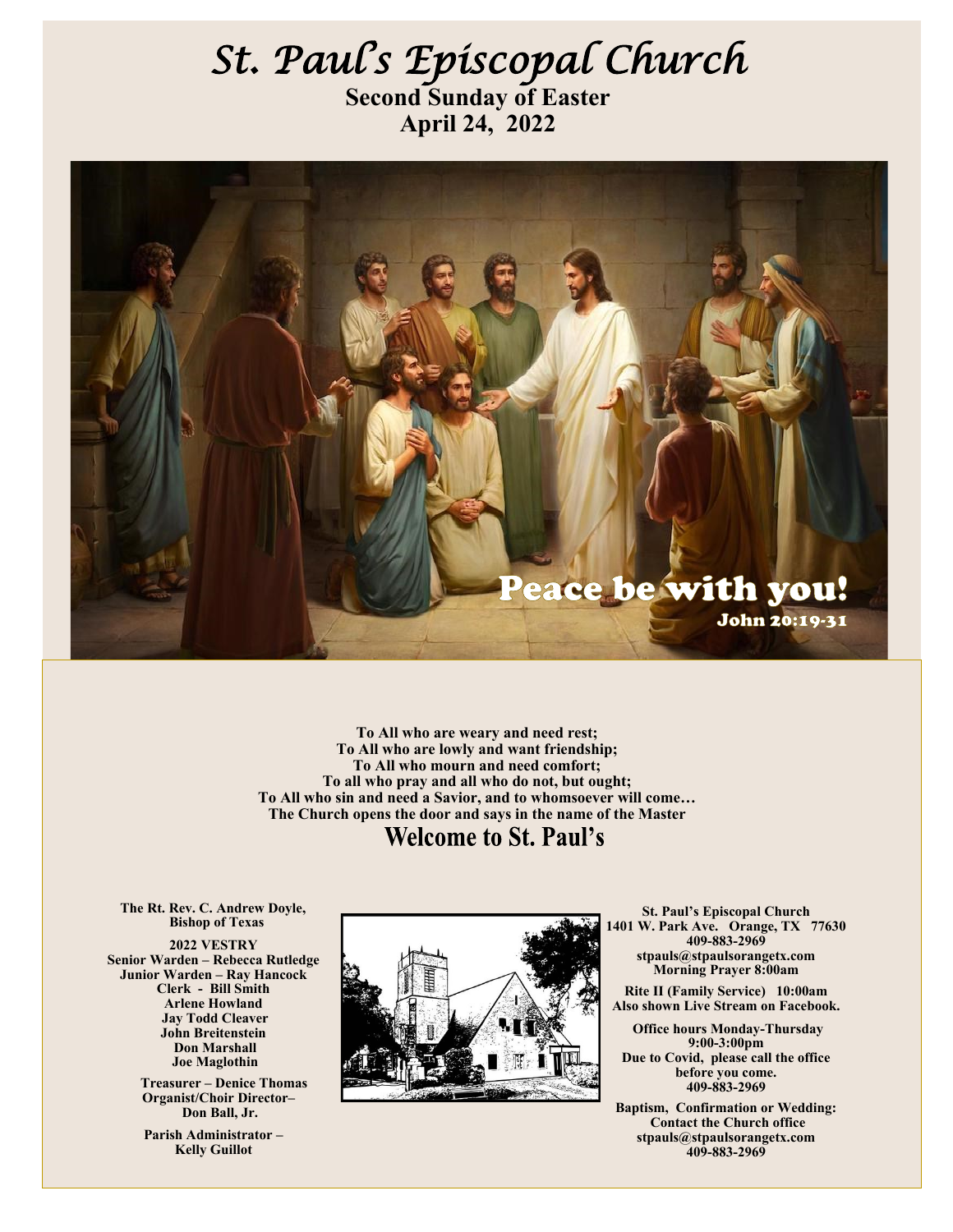## **Second Sunday of Easter The Holy Eucharist: Rite Two**

The service is in the Book of Common Prayer (BCP), a blue book. Hymns are in *The Hymnal*, a maroon book. Hymn numbers beginning with "S" are at the front of *The Hymnal*. Or LEV, Lift Every Voice and Sing II Hymnal Or Renew Hymnal

### **The Liturgy of the Word of God**

Processional Hymn *Christ is Alive* 182 Opening Acclamation BCP, 355 A hymn, psalm, or anthem may be sung. *The people standing, the Celebrant says*  Alleluia. Christ is risen. People The Lord is risen indeed. Alleluia.

*The Celebrant may say* 

Almighty God, to you all hearts are open, all desires known, and from you no secrets are hid: Cleanse the thoughts of our hearts by the inspiration of your Holy Spirit, that we may perfectly love you, and worthily magnify your holy Name; through Christ our Lord. Amen.

*Gloria* Hymnal #S-280 *When appointed, the following hymn or some other song of praise is sung or said, all standing*  Glory to God in the highest, and peace to his people on earth. Lord God, heavenly King, almighty God and Father, we worship you, we give you thanks, we praise you for your glory. Lord Jesus Christ, only Son of the Father, Lord God, Lamb of God, you take away the sin of the world: have mercy on us; you are seated at the right hand of the Father: receive our prayer. For you alone are the Holy One, you alone are the Lord, you alone are the Most High, Jesus Christ, with the Holy Spirit, in the glory of God the Father. Amen.

#### **The Collect of the Day** *See readings insert*

*The Celebrant says to the people* 

The Lord be with you.<br>People had also with you.<br>And also with you. Let us pray.

*People* **And also with you.**<br>Celebrant **Celebrant And also with you.**  *The Celebrant says the Collect.*  People Amen.

#### **The Lessons**

*The people sit. One or two Lessons, as appointed, are read, the Reader first saying* A Reading (Lesson) from *A citation giving chapter and verse may be added. After each Reading, the Reader may say* **The Word of the Lord.**  *People* **Thanks be to God.**  *or the Reader may say* Here ends the Reading (Epistle). *Silence may follow*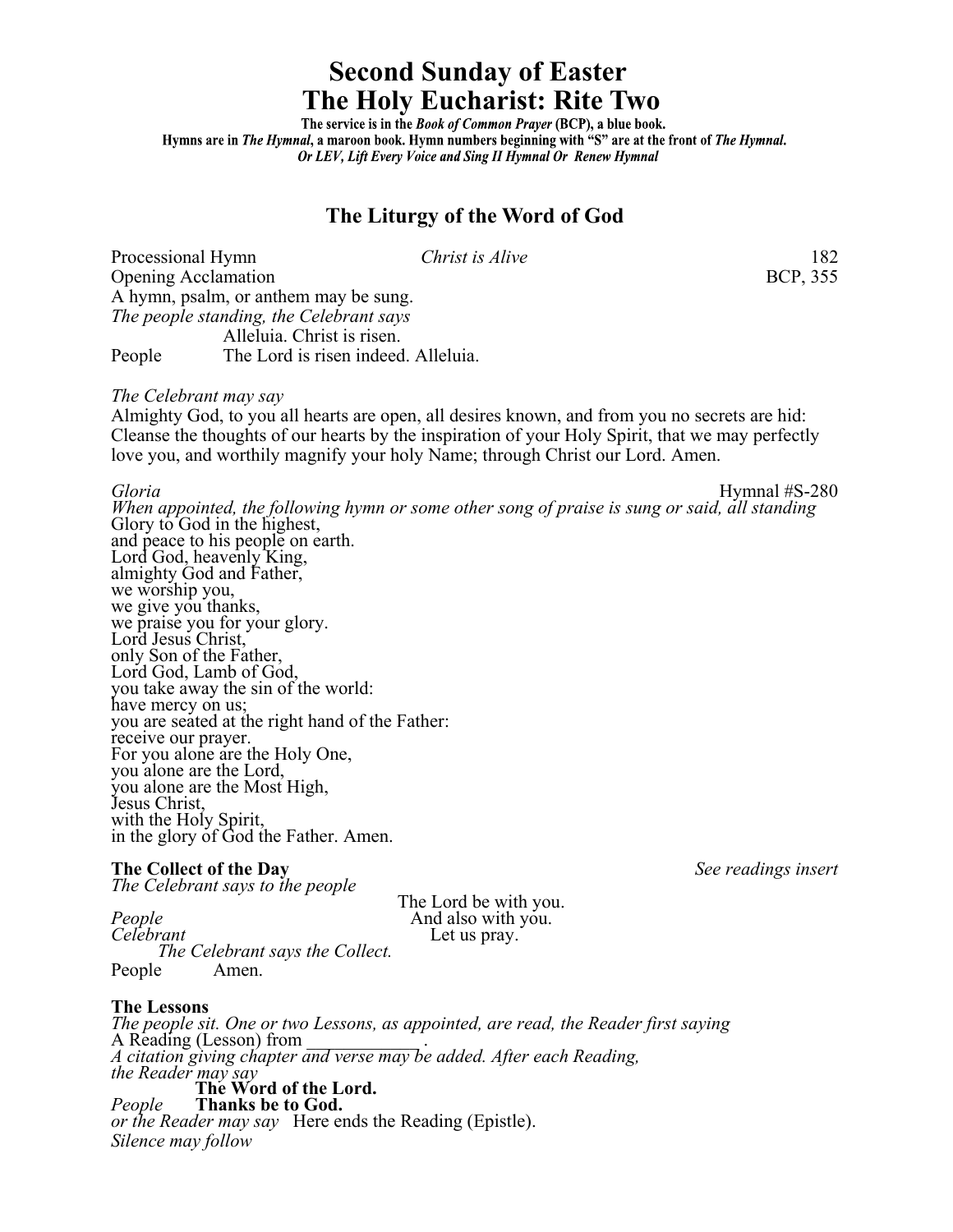| A Psalm, hymn, or anthem may follow each Reading.                         |                                                                        |                            |
|---------------------------------------------------------------------------|------------------------------------------------------------------------|----------------------------|
| First Reading<br>Psalm                                                    |                                                                        | See readings insert        |
|                                                                           |                                                                        | See readings insert        |
| <b>Second Reading</b>                                                     |                                                                        | See readings insert<br>209 |
| Sequence Hymn                                                             | We Walk by Faith                                                       |                            |
| Then, all standing, the Deacon or a Priest reads the Gospel, first saying |                                                                        | Vv. 1, 2                   |
| <b>The Gospel</b>                                                         |                                                                        |                            |
| Sequence Hymn                                                             | We Walk by Faith                                                       | See readings insert<br>209 |
|                                                                           |                                                                        | Vv. 3, 4                   |
| The Holy Gospel of our Lord Jesus Christ according to                     |                                                                        |                            |
| Glory to you, Lord Christ.<br>People                                      |                                                                        |                            |
|                                                                           |                                                                        |                            |
| After the Gospel, the Reader says                                         |                                                                        |                            |
| The Gospel of the Lord.                                                   |                                                                        |                            |
| Praise to you, Lord Christ.<br>People                                     |                                                                        |                            |
|                                                                           |                                                                        |                            |
| <b>The Sermon</b>                                                         |                                                                        | Miles Hall, III            |
|                                                                           |                                                                        |                            |
| <b>The Nicene Creed</b>                                                   |                                                                        | <b>BCP, 358</b>            |
| We believe in one God,                                                    |                                                                        |                            |
| the Father, the Almighty,                                                 |                                                                        |                            |
| maker of heaven and earth,                                                |                                                                        |                            |
| of all that is, seen and unseen.                                          |                                                                        |                            |
| We believe in one Lord, Jesus Christ,                                     |                                                                        |                            |
| the only Son of God,                                                      |                                                                        |                            |
| eternally begotten of the Father,                                         |                                                                        |                            |
| God from God, Light from Light,                                           |                                                                        |                            |
| true God from true God,                                                   |                                                                        |                            |
| begotten, not made, of one Being with the Father.                         |                                                                        |                            |
| Through him all things were made.                                         |                                                                        |                            |
| For us and for our salvation                                              |                                                                        |                            |
| he came down from heaven:                                                 |                                                                        |                            |
| by the power of the Holy Spirit                                           |                                                                        |                            |
| he became incarnate from the Virgin Mary,                                 |                                                                        |                            |
| and was made man.                                                         |                                                                        |                            |
| For our sake he was crucified under Pontius Pilate;                       |                                                                        |                            |
| he suffered death and was buried.                                         |                                                                        |                            |
|                                                                           | On the third day he rose again in accordance with the Scriptures;      |                            |
|                                                                           | he ascended into heaven and is seated at the right hand of the Father. |                            |
|                                                                           | He will come again in glory to judge the living and the dead,          |                            |
| and his kingdom will have no end.                                         |                                                                        |                            |
| We believe in the Holy Spirit, the Lord, the giver of life,               |                                                                        |                            |
| who proceeds from the Father and the Son.                                 |                                                                        |                            |
| With the Father and the Son he is worshiped and glorified.                |                                                                        |                            |
| He has spoken through the Prophets.                                       |                                                                        |                            |
| We believe in one holy catholic and apostolic Church.                     |                                                                        |                            |
| We acknowledge one baptism for the forgiveness of sins.                   |                                                                        |                            |
| We look for the resurrection of the dead,                                 |                                                                        |                            |
| and the life of the world to come. Amen                                   |                                                                        |                            |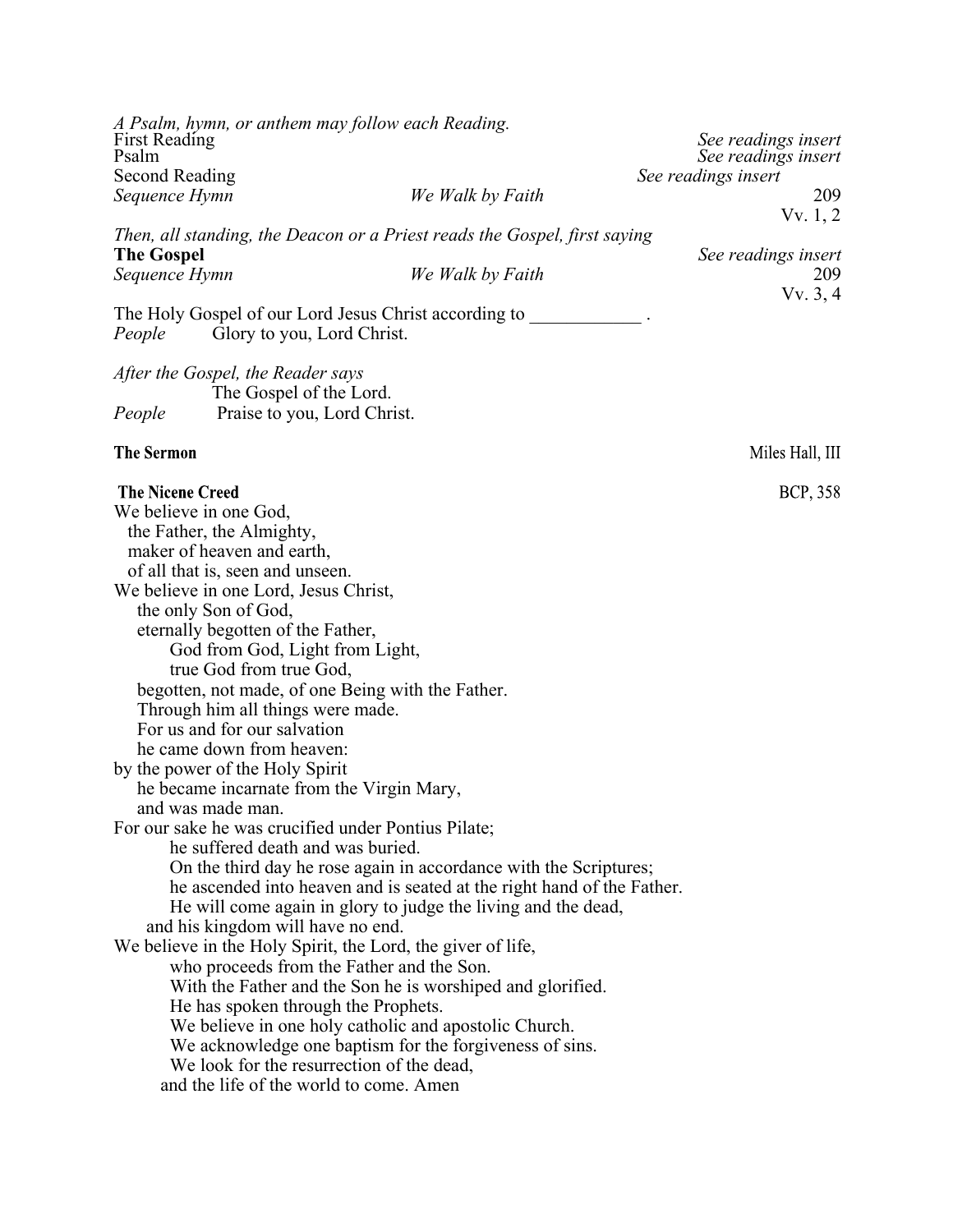#### **Prayers of the People, Form III** BCP, 387

The Leader and People pray responsively Father, we pray for your holy Catholic Church; *That we all may be one.* 

Grant that every member of the Church may truly and humbly serve you; *That your Name may be glorified by all people*.

We pray for all bishops, priests, and deacons; *That they may be faithful ministers of your Word and Sacraments.*  We pray for all who govern and hold authority in the nations of the world; *That there may be justice and peace on the earth.* 

Give us grace to do your will in all that we undertake; *That our works may find favor in your sight*.

Have compassion on those who suffer from any grief or trouble; *That they may be delivered from their distress.* 

Give to the departed eternal rest; *Let light perpetual shine upon them.* 

We praise you for your saints who have entered into joy; *May we also come to share in your heavenly kingdom.* 

Let us pray for our own needs and those of others. *Silence* 

#### **Confession of Sin** BCP, 360

*The Deacon or Celebrant says* .

Let us confess our sins against God and our neighbor.

*Silence may be kept.* 

*Minister and People* 

Most merciful God, we confess that we have sinned against you in thought, word, and deed, by what we have done, and by what we have left undone. We have not loved you with our whole heart; we have not loved our neighbors as ourselves. We are truly sorry and we humbly repent. For the sake of your Son Jesus Christ, have mercy on us and forgive us; that we may delight in your will, and walk in your ways, to the glory of your Name. Amen.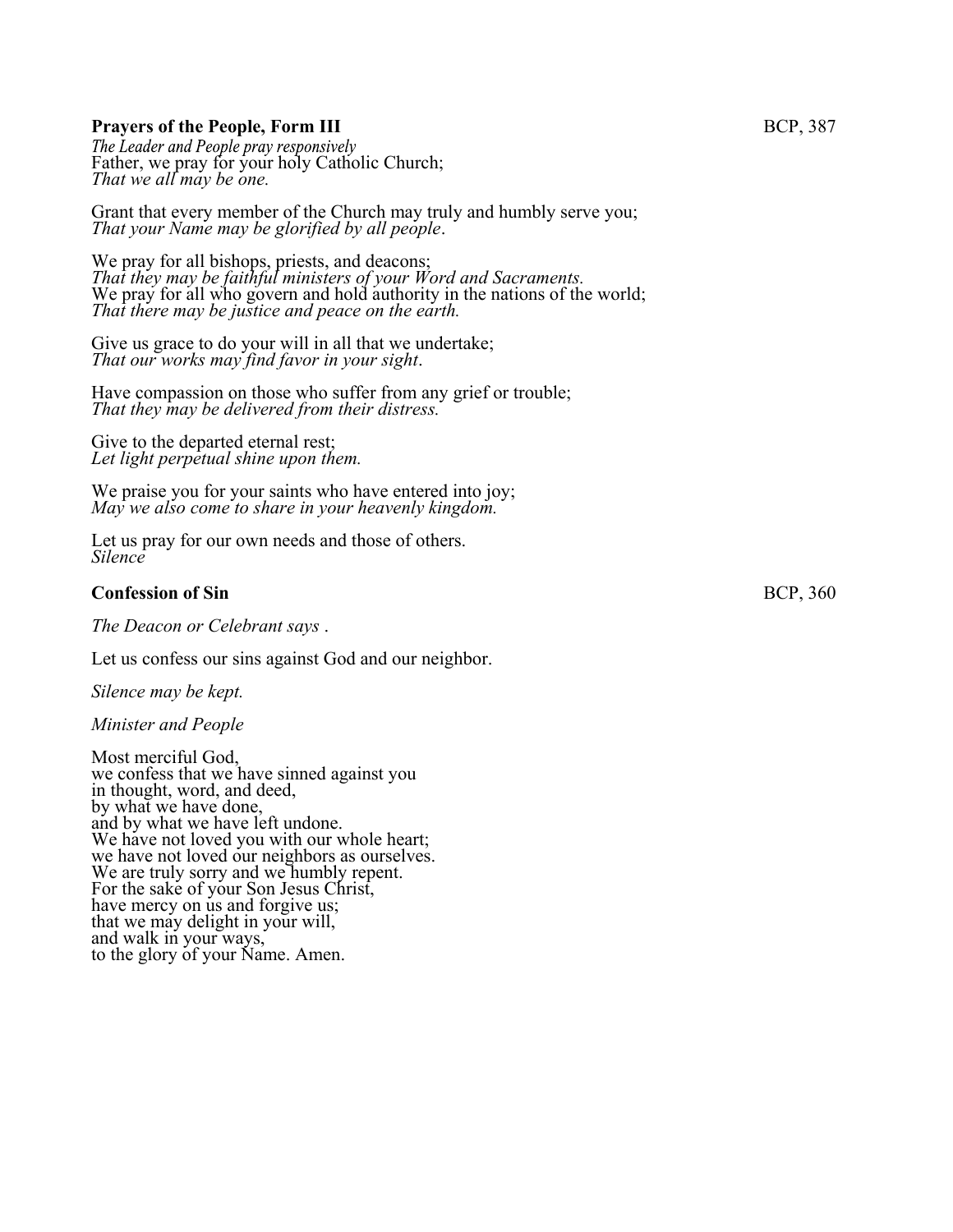#### *The Celebrant says*

Almighty God have mercy on us, forgive us all our sins through our Lord Jesus Christ, strengthen us in all goodness, and by the power of the Holy Spirit keep us in eternal life. Amen

#### **The Peace** BCP, 360

*All stand. The Celebrant says to the people* 

**The peace of the Lord be always with you.** *People* And also with you.

*Then the Ministers and People may greet one another in the name of the Lord.* 

Announcements, Birthdays, Anniversaries

#### **Offertory**

*The Celebrant says*  Walk in love, as Christ loved us and gave himself for us, an offering and sacrifice to God. Ephesians 5:2

| <b>Offertory Anthem</b>                                                                                                                                                                                                                         | <b>Because He Lives</b>                                                                                                                                                                                                                                                                       | LEV <sub>43</sub> |
|-------------------------------------------------------------------------------------------------------------------------------------------------------------------------------------------------------------------------------------------------|-----------------------------------------------------------------------------------------------------------------------------------------------------------------------------------------------------------------------------------------------------------------------------------------------|-------------------|
| Doxology                                                                                                                                                                                                                                        | <i>Praise God from Whom All Blessings Flow (v.3)</i><br>Praise God from Whom All Blessings Flow.<br>Praise Him, all creatures here below. Alleluia, Alleluia!<br>Praise Him above, ye heavenly hosts. Praise Father, Son and<br>Holy Ghost. Alleluia, Alleluia, Alleluia, Alleluia, Alleluia. | #380 v.3          |
| And now, as our Savior<br>Christ has taught us,<br>we are bold to say,                                                                                                                                                                          |                                                                                                                                                                                                                                                                                               |                   |
| The Lord's Prayer                                                                                                                                                                                                                               |                                                                                                                                                                                                                                                                                               | BCP, 364          |
| People and Celebrant                                                                                                                                                                                                                            |                                                                                                                                                                                                                                                                                               |                   |
| Our Father who art in heaven,<br>hallowed be thy Name,<br>thy kingdom come,<br>thy will be done,<br>And forgive us our trespasses,<br>As we forgive those<br>but deliver us from evil.<br>For thine is the kingdom,<br>for ever and ever. Amen. | on earth as it is in heaven.<br>Give us this day our daily bread.<br>who trespass against us.<br>And lead us not into temptation,<br>and the power, and the glory,                                                                                                                            |                   |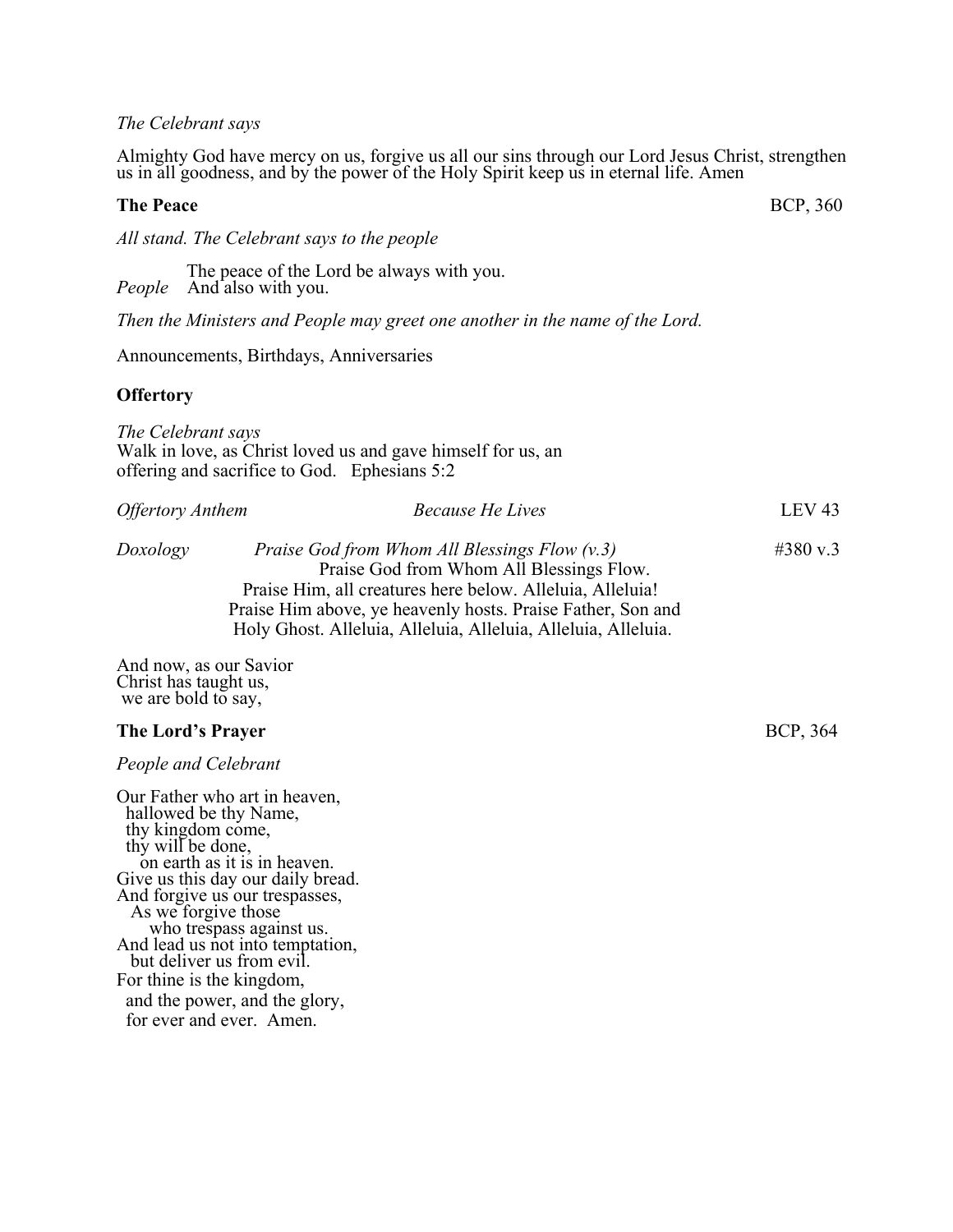Glory to God whose power, working in us, can do infinitely more than we can ask or imagine: Glory to him from generation to generation in the Church, and in Christ Jesus for ever and ever. *Amen. Ephesians 3:20,21*

| <b>Recessional Hymn</b> |                                                                       | He Lives                                                   | LEV 42 |
|-------------------------|-----------------------------------------------------------------------|------------------------------------------------------------|--------|
| Celebrant               |                                                                       | Alleluia, Alleluia. Let us go forth in the name of Christ. |        |
| $\mathbf{r}$ 1          | $-$ mu 1 1 $\sim$ $-$ 1 $\lambda$ 11 1 $\cdot$ $\lambda$ 11 1 $\cdot$ |                                                            |        |

People Thanks be to God. Alleluia, Alleluia.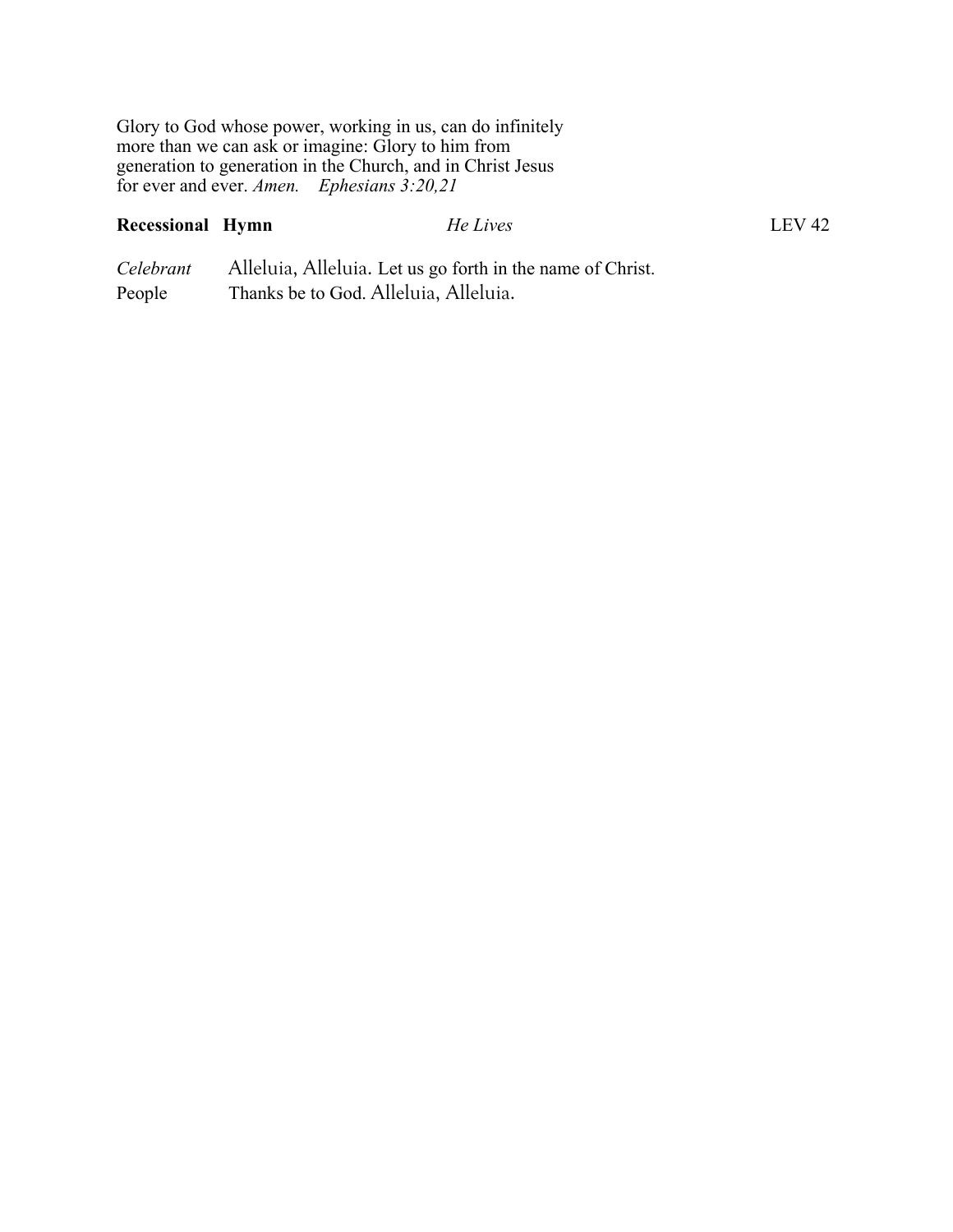## **St. Paul's Friends and Family Prayer List**

| Jerry and Petroula      | Robert Cheek     | <b>Susie Bromley</b>  |
|-------------------------|------------------|-----------------------|
| Ruehlen                 | Samantha         | Walter Rotsch         |
| <b>Timothy Ruehlen</b>  | Ester Jeans      | Lin Odom              |
| Tom Freeland            | Barbara Klein    | Melissa Riehle        |
| Leona Fields            | Chuck Knipp      | Alyssa & Keene Wilson |
| David Haley             | Shawn Best       | Shawn Fittons, Sr.    |
| Father Bob              | Debra Ball       | Shawn Fittons, Jr.    |
| Betsy Phillips          | Brian Engle      | Greg Ball             |
| <b>Sharon Childress</b> | Rev. Cindy Engle | Mother Mitzi George   |
| Becca Hagan             | Jasper Richmond  | <b>Haley Morris</b>   |
| <b>Bobbie Carson</b>    | Justin Morvant   |                       |
| David Silk              | Eloy Serenil     |                       |
|                         |                  |                       |

Prayers : All Military persons deployed in dangerous areas.

Pray for the people in Ukraine, for all people suffering with a an illness, Victims of Violence, Victims of natural disasters, City of Refuge, Schools, All Ministries of St. Paul's, All first responders, all medical personnel, and essential workers and the unemployed. Talbert Meadows, Regina. Tracy Underwood, Chris, Delores Cleaver, Sidney, Jacquie Pence, Casey D., Beth Holm, Joanne Price, June & Merrill Stringer & Dena, Kelly and John, Nancy Ellis, Cathy Tompkins, Ross, Deanna Davis, Matthew H., Alison Clary, Renee, Jennifer, Jill, Gabriel, Josie Walter, Margaret & Debbie Herrington, Charlotte Parker, Elizabeth, Kelly Clawson, Thomas Ray Manuel, Tim Fading , Brianna, Mary Guillot, Bette, Carol and Bruce Thornburgh, Nick Tullier, Tim Lawler, Melanie Maxie, Kay Gragg, Kay Stone, Yolanda, Mary Ann, Kim Keyser, Anne Hoffpauir, Janelle Ramsey, Erin Lawler, George Schroeder, Kathleen, Ronnie and Margaret Sonnier, Kailey Smith & Family, Barbara Richard, Tony Dallas, Steve Roger, Dave Shows, Sharon Debes, Mickie Davis, Anthony Sparacino, Marcia Sharp, Josephine Crew, Kenny Slaughter, Freddie Nail, Felicia, Dale

| 2nd Sunday of Easter<br><b>April 24, 2022</b>              | 3rd Sunday of Easter<br>May 1, 2022              |
|------------------------------------------------------------|--------------------------------------------------|
| Lectors / Eucharistic Ministers                            | Lectors / Eucharistic Ministers                  |
| 10:00 AM $1st$ Reading:                                    | 10:00 AM $1st$ Reading:                          |
| Acts: 5:27-32                                              | Acts 9:1-6, 7-20                                 |
| Psalm $118:14-29$ or                                       | Psalm 30                                         |
| Psalm $150$                                                | Ruth Hancock                                     |
| Anne Breitenstein                                          |                                                  |
| $\overline{EM}$ 2 <sup>nd</sup> Readings, Prayers, Chalice | EM 2 <sup>nd</sup> Readings, Prayers, Chalice    |
| Revelation 1:4-8                                           | Revelations 5:11-14                              |
| <b>Bill Smith</b>                                          | Becky Rutledge                                   |
|                                                            |                                                  |
| Gospel: John 20:19-31                                      | Gospel: John $21:1-19$                           |
| Sermon: Miles Hall, III                                    | Rev. Stephen Balke                               |
| Acolytes: Sr. Acolytes                                     | Acolytes: Sr. Acolytes                           |
| Vestry Person: Don Marshall                                | Vestry Person: John Breitenstein                 |
| Ushers: Earl & Pat Geis                                    | Ushers: Daniel Keele                             |
| Altar Guild: Ruth & Ray Hancock<br><b>Bill Smith</b>       | Altar Guild: Pat & Earl Geis<br>Paula Pennington |
| Flower Guild: Lilies                                       | Flower Guild: Anne Breitenstein                  |

Before the service speak to God in the silence of your heart. During the service let God speak to you through Word and Sacrament. After the service speak with your neighbor!